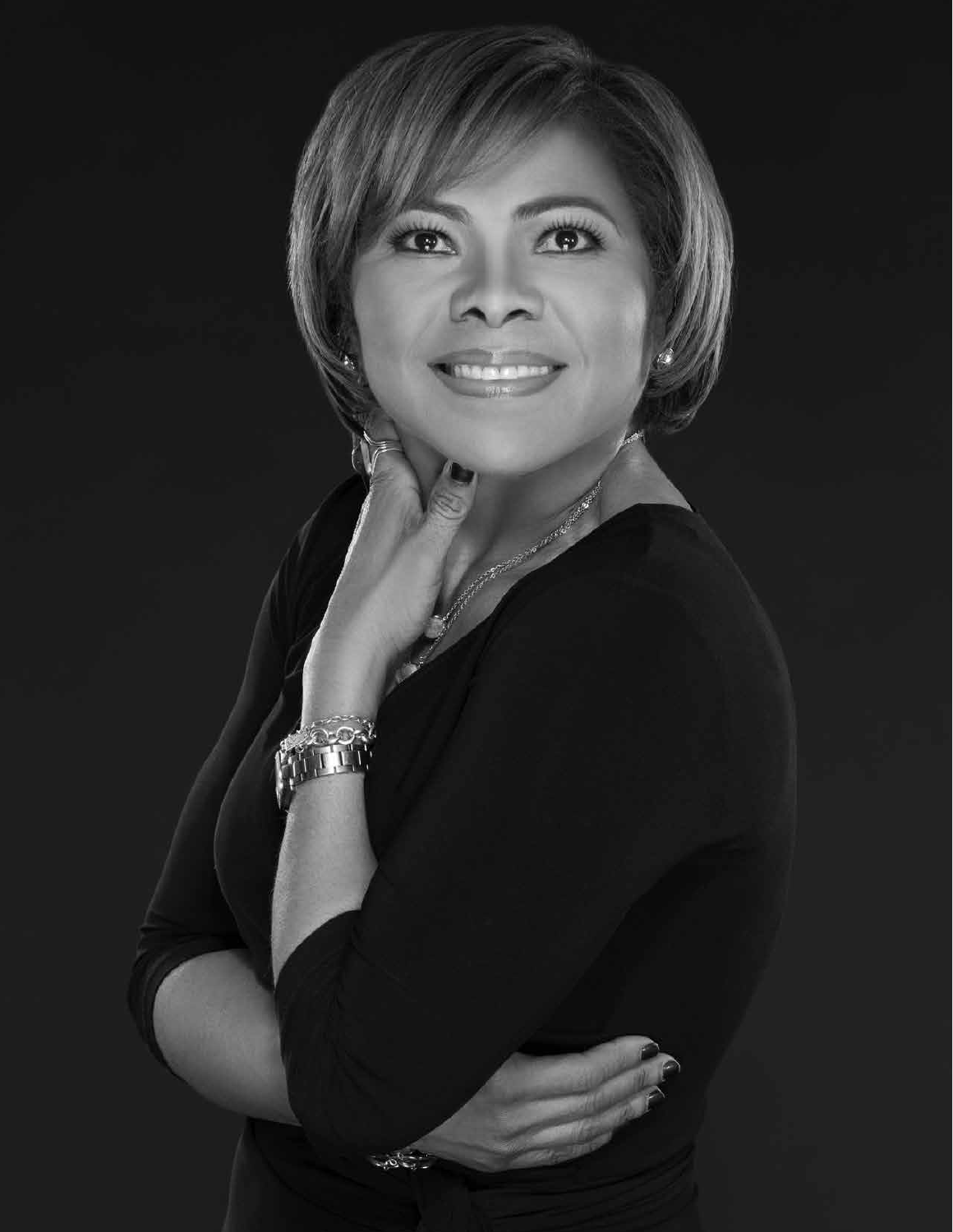## Robin Williams

Associate Director of Civil Rights and Community Action, United Food and Commercial Workers International Union (UFCW) I Washington, DC

## *"I hope labor looks at civil rights through a different lens."*

Connecting to new civil rights leaders could be the path forward for labor

*Robin Williams started her career in the labor movement in the late 1990s as an 18-year-old single mother and UFCW member working at a Safeway grocery store in Washington, DC. Always outspoken, she used her boldness—shaped by her southern-minister father who often preached about human rights from the pulpit—to seek promotions and better shifts for fellow grocery store workers. She became a union shop steward and, after leaving Safeway, began organizing nursing home and healthcare workers through the union.* 

*Williams was eventually tapped to join the staff of the civil rights department at the union, where she continues to champion the rights of others on important civil rights and social justice issues ranging from employment discrimination and immigration reform to income inequality and affordable healthcare. She also works to make visible the role Wal-Mart has played in driving down work and pay standards for retail workers across the country. Not only does Williams do this through her union, she is active in other organizations that work for social change. In 2013 Williams formed the National Retail Justice Alliance, a coalition of social justice leaders and policy experts dedicated to building a long-term movement to raise the living and working standards of retail workers in the United States. She also serves on the national board of directors for the National Association for the Advancement of Colored People (NAACP).*

*Her story shows the connections between labor organizing and civil rights and emphasizes the need for labor to connect more with new civil rights leaders as part of its strategy to revive itself.*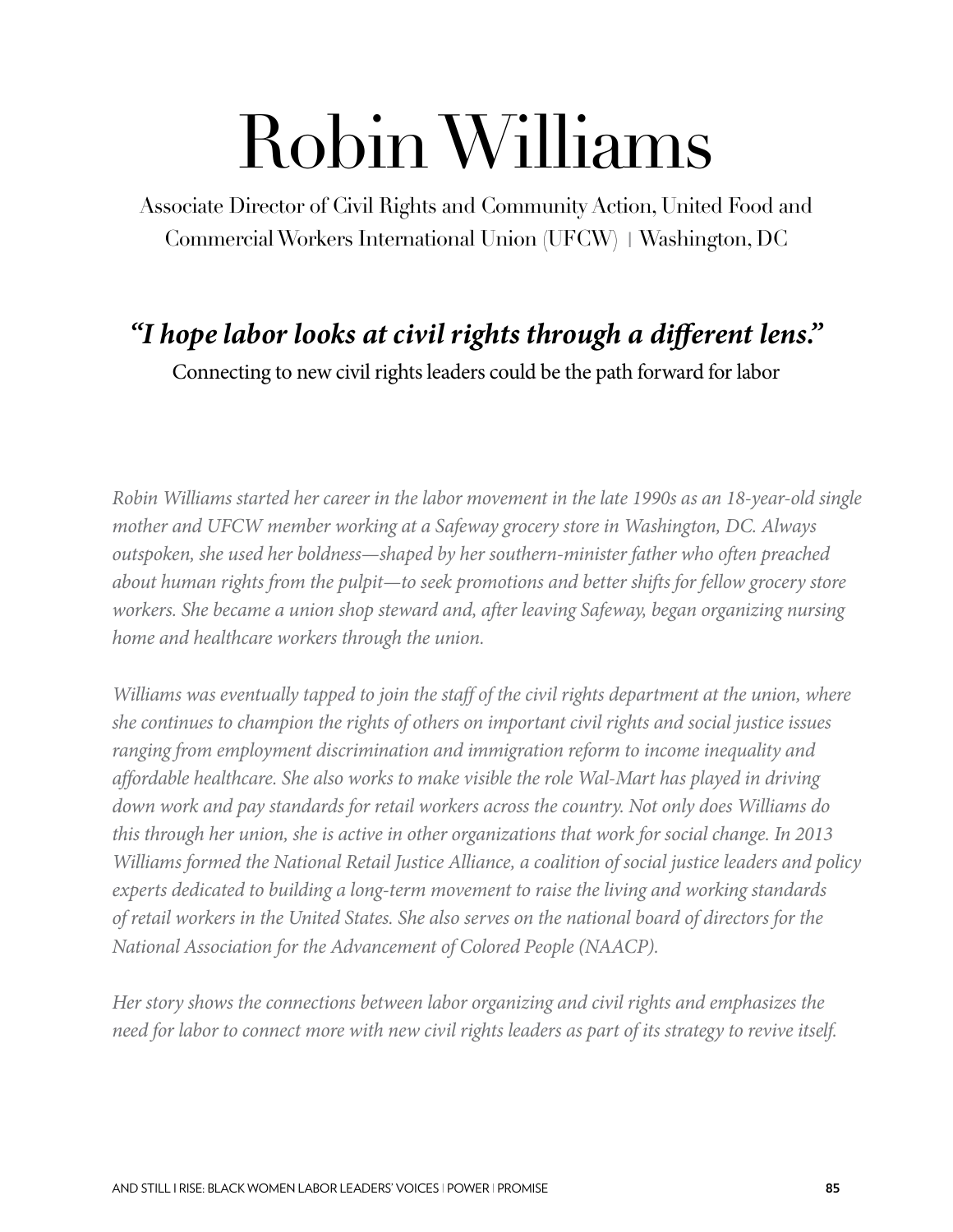started out at the local union as a shop<br>steward. I became an organizer and the<br>lead organizer. In organizing, I always l<br>to the community for help because I feel lil steward. I became an organizer and then a lead organizer. In organizing, I always looked to the community for help because I feel like the workers are the community.

In the old days, union halls used to be part of the community. That's where you went to have your union meetings, but it was also the place to socialize. So I've always reached out to community partners, leaders in the community and ministers.

And then there's the work that I do around racial justice and civil rights. I was recently in Ferguson, Missouri, talking to the mothers of young black men who face discrimination every day. Hearing real life stories, talking to UFCW members and helping them empower themselves through the political process has opened up a whole new world for me.

I never thought that I would be in a position where I could help to develop strategy and move a platform for justice. I never thought that I

## *We don't need a new labor movement, we need to perfect what we already have.*

Then I became the community and political coordinator for my union. And I started doing politics in the Maryland-DC-Virginia-West Virginia area; and doing civil rights work. In 2005, I was asked to come work for the civil rights department at my international union in the position that I'm in now. Being in this position has really opened up a new world for me. Then I becar<br>coordinator<br>politics in th<br>Virginia area<br>2005, I was a<br>department

> I've met people that I thought I'd never ever sit in the same room with. Women like Dorothy Height. Just being able to have a conversation and ask her questions about the struggle that was really amazing to me. Just being able to have those conversations about the strategic planning about the movement, the organizing, the struggles, how hard it was, and how they were sacrificing to organize.

would be facing issues that we faced in the 1960s. Never thought that the rate of unemployment would be so high again in the African American community, or that our men would be facing such racial profiling. I never thought I would see this in my time. It's challenging, but it's also exciting. It's exciting to see all the young activists—especially young female activists, black, white, Latina and Asian. The young women are organizing, and it gives me a new energy. It gives me such hope that we can have a new labor movement. We can have a new America. I never dreamed that I would be in such a position. But I also never dreamed that I would meet such awesome young organizers who are coming up with a whole new strategy.